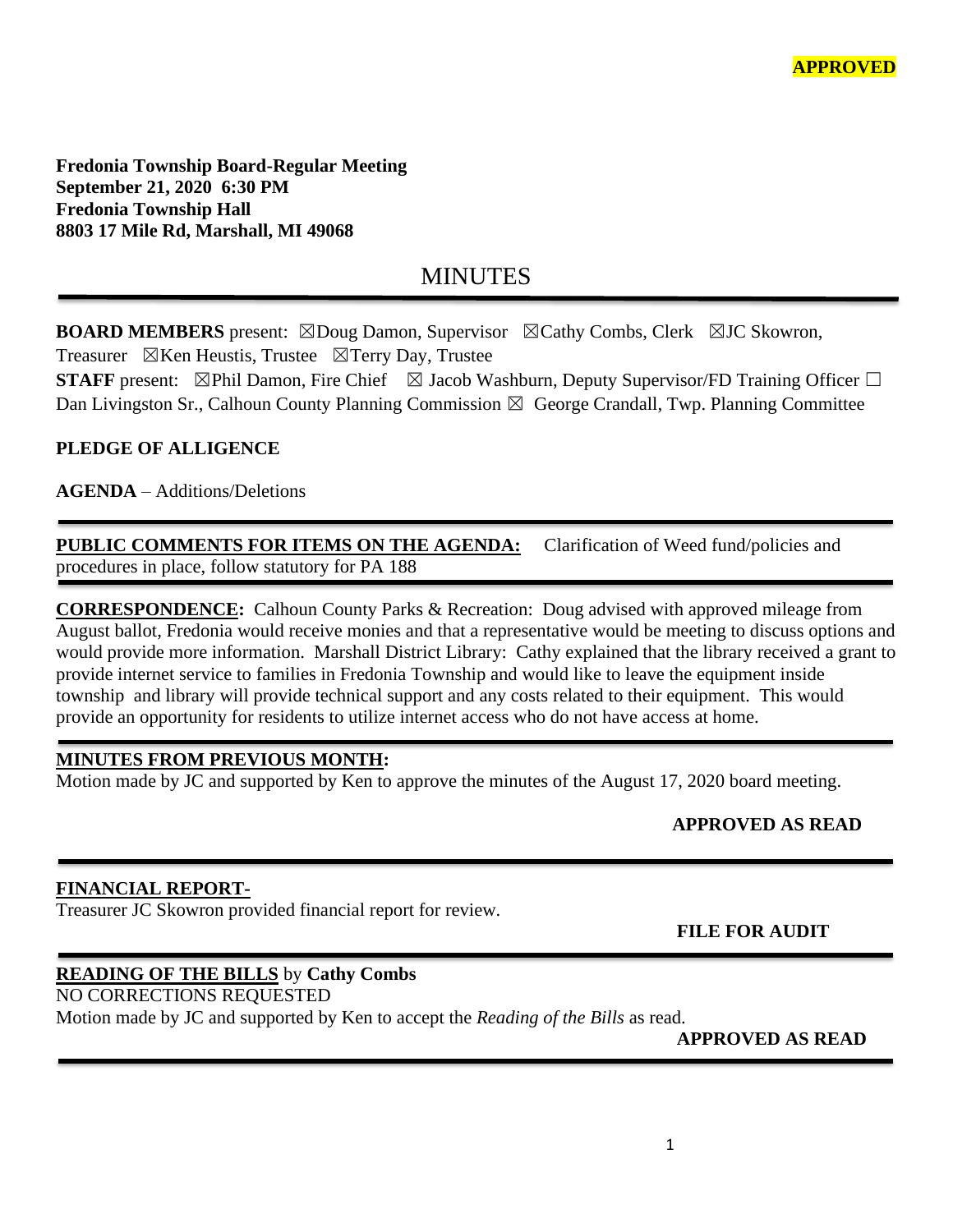

### **REPORTS:**

**Fire Department**: Phil Damon advised there were 6 fire calls and 9 medical calls for this month. The department held small engine, hazmat refresher and water supply training. Fire department assisted with directing traffic during the antique tractor cancer drive.

**Ambulance**: Ken reported the process has started to fill position due to a retirement.

**Roads:** Doug discussed the County's 5 year plan and November 10 meeting.

#### **County Planning:** None

**Cemetery:** Doug advised 3 foundations put in this month and 3 burials. He has had numerous calls of people searching graves of their loved ones. Doug is reviewing any graves that have dirt sinking in Lyon Lake cemetery. Discussion held on a community cleanup day in October and then will review paying \$16 per hour if no response from community.

#### **Zoning/Ordinance:**

**Fredonia Planning Commission:** Doug advised that the hearing for mining conditional use permit will be Thursday, September 24, 2020 at 6:00 PM.

**Board of Review:** None

**Finance:** A meeting will be tentatively scheduled in October.

#### **Old Business:**

**Snow Plowing/shoveling:** Doug advised that the Washburn's are willing to continue snow plowing substation #2 and shoveling sidewalk at township for same as last year. Also, Rodney Maurer will submit contract for snowplowing at the same price as 2019. Contracts to be signed and are forthcoming**.** 

**Lyon Lake/City Water Well:** Electric on well paid by water resources and will obtain more information so decision can be made prior to submitting winter taxes.

**Lyon Lake Lights**: Will review as well prior to submitting winter taxes.

**Fire Truck Loan**: Township is working with Southern Michigan Bank and Trust to secure loan for approximately June 2021. Monthly payments for 8 years and selling truck once Phil goes out for final inspection of new truck. Board needs to vote to borrow money and lock in the interest rate of 2.25%. Cathy moved to finance with Southern Michigan Bank and Trust for the purchase of two new fire trucks in the amount of \$550,000. The financing will be for 8 years, 2.25% interest with monthly payments. The board will have Treasurer, JC Skowron and Supervisor, Doug Damon sign on behalf of Fredonia Township. Terry supported motion. Roll call vote: Cathy-Yes; Ken-Yes; JC-Yes; Terry-Yes and Doug-Yes. Motion carried unanimously. **Lyon Lake Special Assessment:** Association has submitted 5 year budget over weekend and board has not reviewed. Board will review and JC will provide percentage and policy so decision can be made prior to submitting winter taxes**.** 

**Marshall District Library:** Ken made motion with support from Terry to allow the library to provide internet access to residents with their equipment secured in township. Motion carried unanimously**.**

**Public Comment:** None

**Board Comment:** Cathy advised \$5,000 grant awarded for expenses incurred with elections.

**Supervisor Doug Damon adjourned the meeting at 7:52 PM**